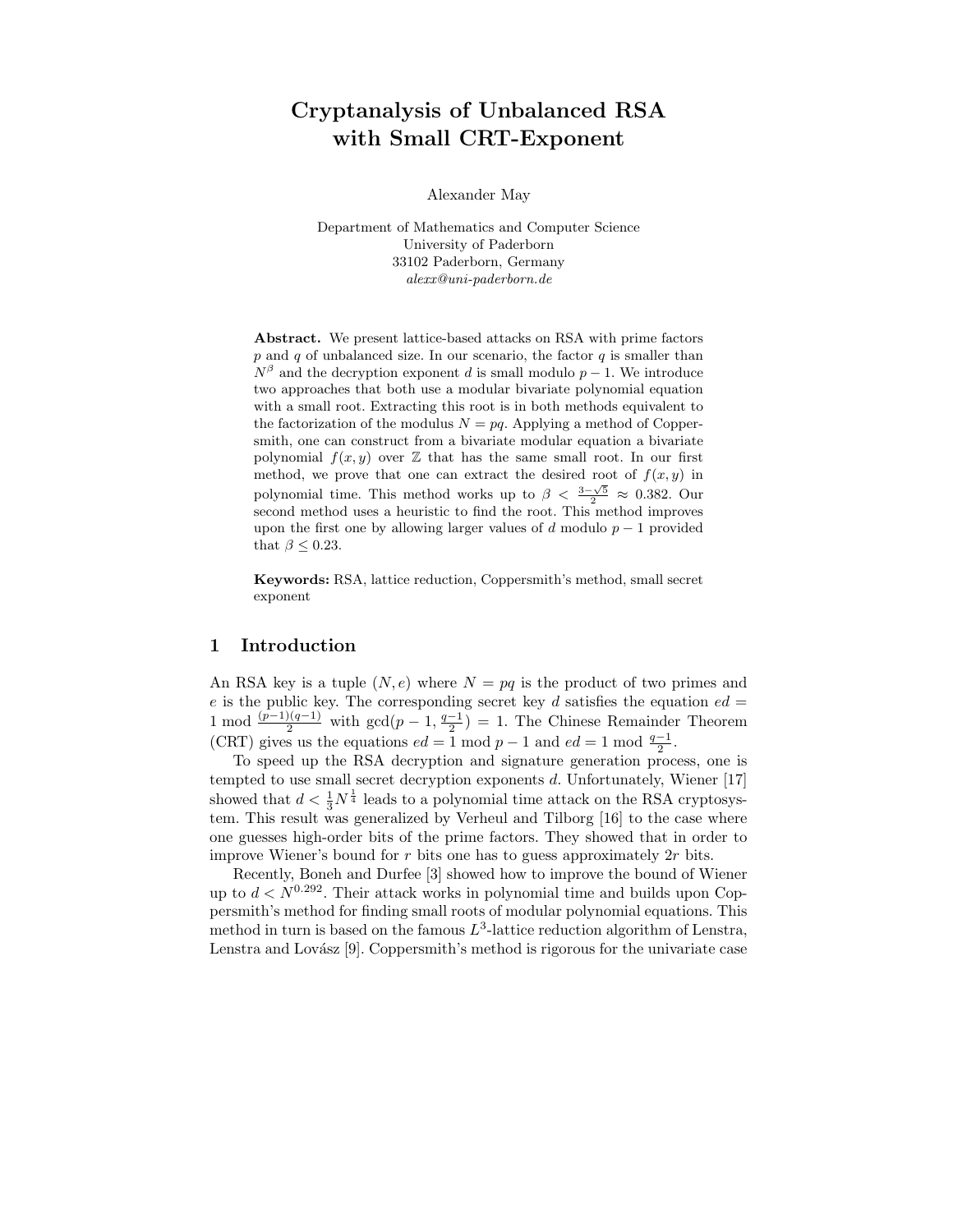but the proposed generalization in the modular multivariate case is a heuristic. Since Boneh and Durfee use Coppersmith's method in the bivariate modular case, their attack is a heuristic. In contrast, the approach of Wiener is a provable method. However, the Boneh-Durfee attack works very well in practice. In fact, many other works (e.g. [1, 5, 8]) are based on this useful heuristical multivariate approach.

The results above show that one cannot use a small decryption exponent d. But there is another way to speed up the decryption and signature generation process. One can use a decryption exponent d such that  $d_p = d \mod p - 1$  and  $d_q = d \mod \frac{q-1}{2}$  are small. Such an exponent d is called a small CRT-exponent. In order to sign a message m, one computes  $m^{d_p}$  mod p and  $m^{d_q}$  mod q. Both terms are combined using the Chinese Remainder Theorem to yield the desired term  $m<sup>d</sup>$  mod N. The attacks described before do not work in this case, since d is likely to be large.

It is an open problem if there is a polynomial time algorithm that breaks RSA if  $d_p$  and  $d_q$  are small. This problem is mentioned several times in the literature, see e.g.  $[17, 2, 3]$ . The best algorithm that is known runs in time  $O(\min(\sqrt{d_p}, \sqrt{d_q}))$  which is exponentially in the bit-size.

In this work, we give the first polynomial time attack on RSA with small CRT-exponent. Unfortunately, our results are restricted to the case of unbalanced prime numbers  $p$  and  $q$ . The use of unbalanced primes was first proposed by Shamir  $[13]$  to guard the modulus N against different kinds of factorization algorithms and to speed up the computation. There are also other systems that use unbalanced primes [10, 15]. Interestingly, sometimes the use of unbalanced primes decreases the security. For instance, Durfee and Nguyen [5] showed that the Boneh-Durfee attack works for larger exponents d if the prime factors are unbalanced. This breaks the RSA-type scheme of Sun, Yang and Laih [15].

We show in the following work that there is also a decrease in security for unbalanced primes when using small CRT-exponents. The more unbalanced the prime factors are, the larger are the CRT-exponents that can be attacked by our methods.

Let  $q < N^{\beta}$  and  $d_p \le N^{\delta}$ . We show in Section 3 that an RSA public key tuple  $(N, e)$  satisfying the condition  $3\beta + 2\delta \leq 1 - \log_N(4)$  yields the factorization of N in time  $O(\log^2(N))$ . Thus, this method does only work provided that  $\beta < \frac{1}{3}$ .

Like the methods in  $[1, 3, 5, 8]$ , our approach is based on Coppersmith's technique [4] in the modular multivariate case. More precisely, we use a modular bivariate polynomial equation with a small root. This root gives us the factorization of N. Using a Theorem of Howgrave-Graham [7], we can turn the modular bivariate polynomial into a polynomial  $f(x, y)$  over  $\mathbb Z$  such that the desired small root must be among the roots of  $f(x, y)$ . Interestingly, for the polynomial  $f(x, y)$ we are able to prove that this small root can be extracted easily. This shows that our method provably factors the modulus  $N$ . Note, that this is in contrast to other works using the multivariate approach  $[1, 3, 5, 8]$  which rely on a heuristic assumption. To our knowledge, this is the first rigorous method using a modular bivariate approach. We think that this method will be useful in other settings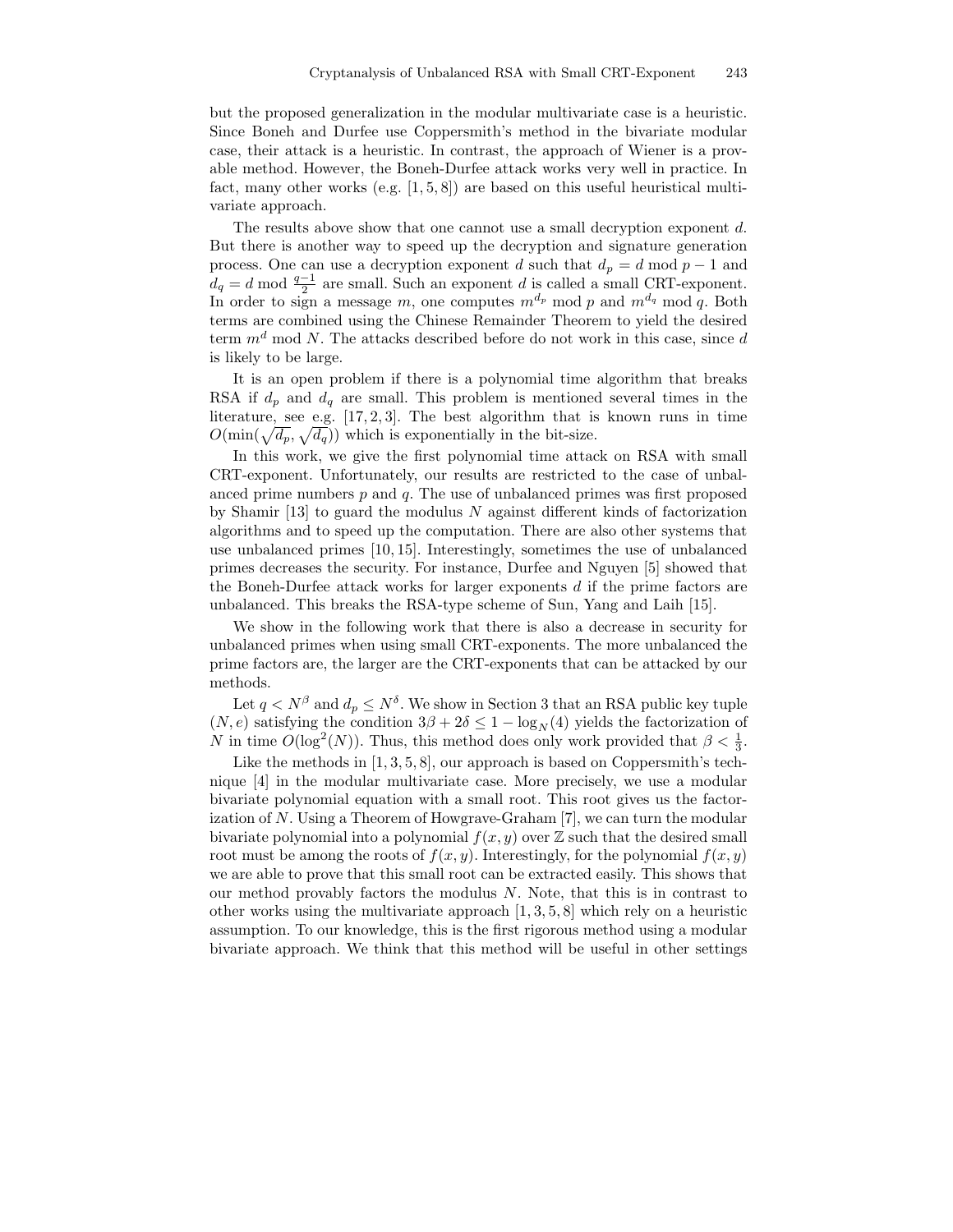as well. As an example, we show that our technique yields an elegant and simple proof of the results of Wiener[17] and Verheul, Tilborg [16].

The attack in Section 3 uses a two-dimensional lattice. In Section 4, we generalize our method to lattices of arbitrary dimension. This improves the condition above to  $3\beta - \beta^2 + 2\delta \leq 1 - \epsilon$  for some small error term  $\epsilon$ . Therefore, this approach works as long as  $\beta < \frac{3-\sqrt{5}}{2} = \hat{\phi}^2$ , where  $\hat{\phi} = \frac{1-\sqrt{5}}{2}$  is the conjugate of the golden ratio. Again, we can show that the desired root can be extracted in polynomial time. This yields a rigorous method for factoring N.

In Section 5, we use a different modular bivariate polynomial. This approach works for larger CRT-exponents than our first attack provided that  $\beta \leq 0.23$ . Unfortunately, we cannot give a rigorous proof for this method. It relies on Coppersmith's heuristic for modular multivariate polynomials.

Finally, we compare our approaches in Section 6.

### 2 Preliminaries

Let  $\mathbb{Z}_N$  denote the ring of integers modulo N. Let  $\mathbb{Z}_N^*$  denote the multiplicative group of invertible integers modulo N. The order of  $\mathbb{Z}_N^*$  is given by the Euler phi-function  $\phi(N)$ . Using RSA, we have  $N = pq$  and  $\phi(N) = (p-1)(q-1)$ . If x is a random element in  $Z_N^*$ , we use the notation  $x \in_R \mathbb{Z}_N^*$ .

Let  $f(x, y) = \sum_{i,j} a_{i,j} x^i y^j \in \mathbb{Z}[x, y]$  be a bivariate polynomial with coefficients  $a_{i,j}$  in the ring of integers. We will often use the short-hand notation f when the parameters follow from the context. The degree of  $f$  is the maximal sum  $i + j$  taken over all monomials  $a_{i,j}x^i y^j$  with non-zero coefficients. The coefficient vector of f is the vector of the coefficients  $a_{i,j}$ . The Euclidean norm of f is defined as the norm of the coefficient vector:  $||f||^2 = \sum_{i,j} a_{i,j}^2$ .

In the following, we state a few basic facts about lattices and lattice basis reduction and refer to the textbooks [6, 14] for an introduction into the theory of lattices.

Let  $v_1, \ldots, v_n \in \mathbb{R}^m$ ,  $m \geq n$  be linearly independent vectors. A lattice L spanned by  $\{v_1, \ldots, v_n\}$  is the set of all integer linear combinations of  $v_1, \ldots, v_n$ . If  $m = n$ , the lattice is called a full rank lattice. The set of vectors  $B =$  $\{v_1, \ldots, v_n\}$  is called a basis for L.

We denote by  $v_1^*, \ldots, v_n^*$  the vectors obtained by applying Gram-Schmidt orthogonalization to the basis vectors. The determinant of  $L$  is defined as

$$
\det(L) = \prod_{i=1}^n \|v_i^*\|,
$$

where  $||v||$  denotes the Euclidean norm of v. Any lattice L has infinitely many bases but all bases have the same determinant. If a lattice is full rank,  $det(L)$  is the absolute value of the determinant of the  $(n \times n)$ -matrix whose rows are the basis vectors  $v_1, \ldots, v_n$ . Hence if the basis matrix is triangular, the determinant is very easy to compute.

A well-known result by Minkowski relates the determinant of a lattice L to the length of a shortest vector in  $L$ . Minkowski's Theorem shows that every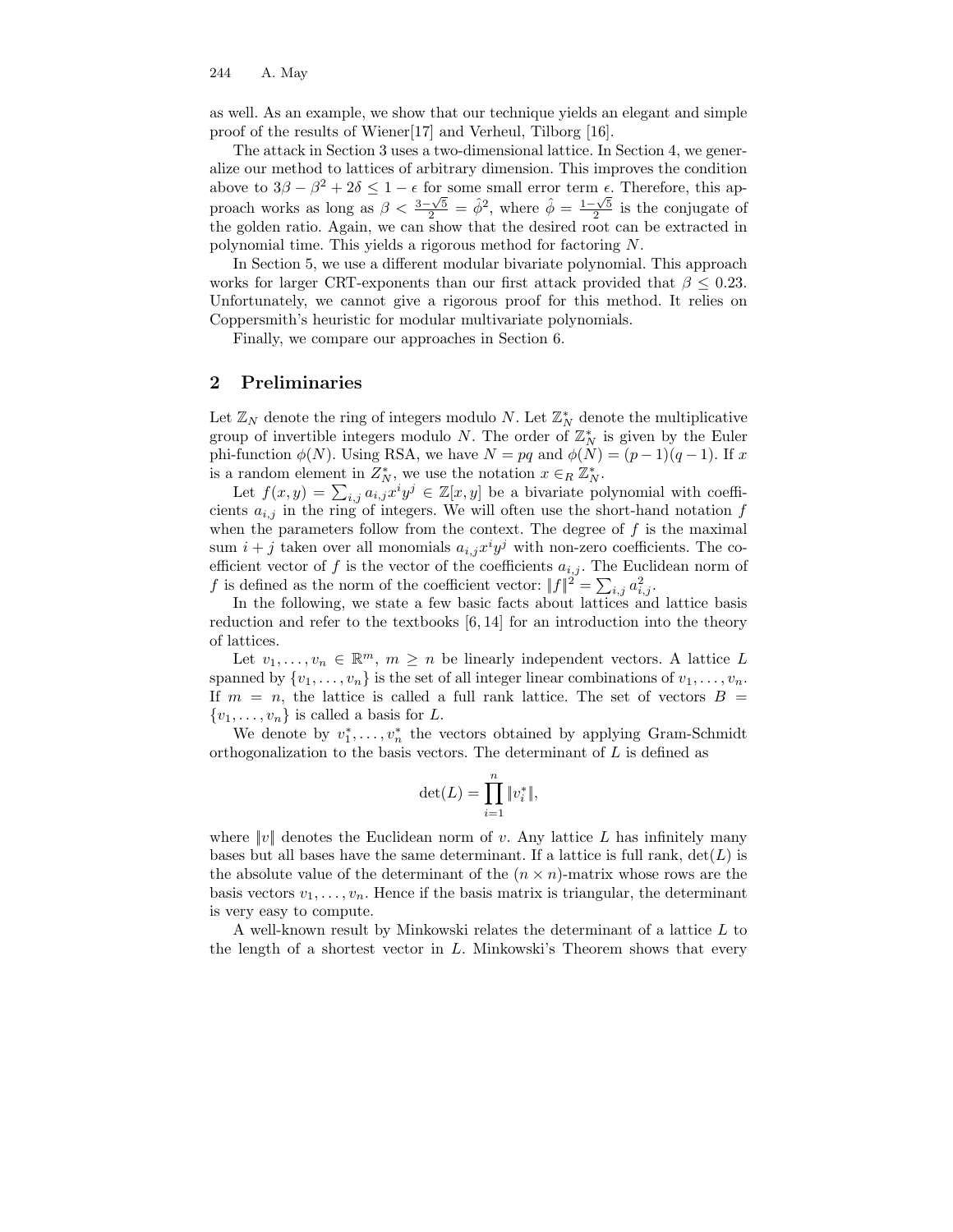*n*-dimensional lattice L contains a non-zero vector v with  $||v|| \leq \sqrt{n} \det(L)^{\frac{1}{n}}$ . Unfortunately, the proof of this theorem is non-constructive.

In dimension 2, the Gauss reduction algorithm yields a shortest vector of a lattice. In arbitrary dimension, we can use the famous  $L^3$ -reduction algorithm of Lenstra, Lenstra and Lovász  $[9]$  to approximate a shortest vector.

Fact 1 (Lenstra, Lenstra and Lovász) Let L be a lattice spanned by  $\{v_1, \ldots,$  $\{v_n\}$ . The  $L^3$ -reduction algorithm will output in polynomial time a lattice basis  $\{v'_1, \ldots, v'_n\}$  with

$$
||v'_1|| \leq 2^{\frac{n-1}{4}} \det(L)^{\frac{1}{n}}
$$
 and  $||v'_2|| \leq 2^{\frac{n}{2}} \det(L)^{\frac{1}{n-1}}$ .

#### 2.1 Key generation using the Chinese Remainder Theorem (CRT)

We briefly describe the key generation process. In our scenario, the RSA modulus N is composed of a large prime factor  $p$  and a small prime factor  $q$ . The secret decryption exponent d is chosen to be small modulo  $p-1$  and of arbitrary size modulo  $q - 1$ .

#### CRT Key Generation Process

Fix a bit-size  $n$  for the public key modulus  $N$ . Additionally, fix two positive parameters  $\beta$ ,  $\delta$  with  $\beta \leq \frac{1}{2}$  and  $\delta \leq 1$ .

- **Modulus:** Choose randomly prime numbers  $p$  and  $q$  with bit-sizes approximately  $(1 - \beta)n$  and  $\beta n$ . Additionally,  $p - 1$  and  $\frac{q-1}{2}$  must be coprime. Compute the modulus  $N = pq$ . If the smaller prime factor q does not satisfy  $q < N^{\beta}$ , repeat the prime generation.
- Secret exponent: Choose a small secret  $d_p \in_R Z_{p-1}^*$  such that  $d_p \leq N^{\delta}$ . Choose another secret  $d_q \in_R Z_{\frac{q-1}{2}}$  arbitrarily.
- **Chinese remaindering:** Compute the unique d mod  $\frac{\phi(N)}{2}$  $\frac{N}{2}$  that satisfies  $d =$  $d_p \mod p-1$  and  $d=d_q \mod \frac{q-1}{2}$ .

**Public exponent:** Compute the inverse e of d in  $\mathbb{Z}_{\frac{\phi(N)}{2}}^*$ .

**Public parameters:** Publish the tuple  $(N, e)$ .

In this work, we will study the following question:

Up to which parameter choices for  $\beta$  and  $\delta$  does the public key tuple  $(N, e)$  yield the factorization of  $N$ ?

Note, that the decryption and the signature generation process of a message m are very efficient for small  $\beta$  and  $\delta$ . Since  $d_p$  is small, the computation of  $m^{d_p}$  mod  $p-1$  requires only a small amount of multiplications. On the other hand, the computation of  $m^{d_q} \mod \frac{q-1}{2}$  is cheap because q is small. Both terms can easily be combined to yield the desired term  $m^d \bmod \frac{\phi(N)}{2}$  $\frac{N}{2}$  using the Chinese Remainder Theorem(CRT).

In the next section, we will show that given the public key  $(N, e)$  there is a provable polynomial time algorithm that factors N if the condition  $3\beta + 2\delta \leq 1-\epsilon$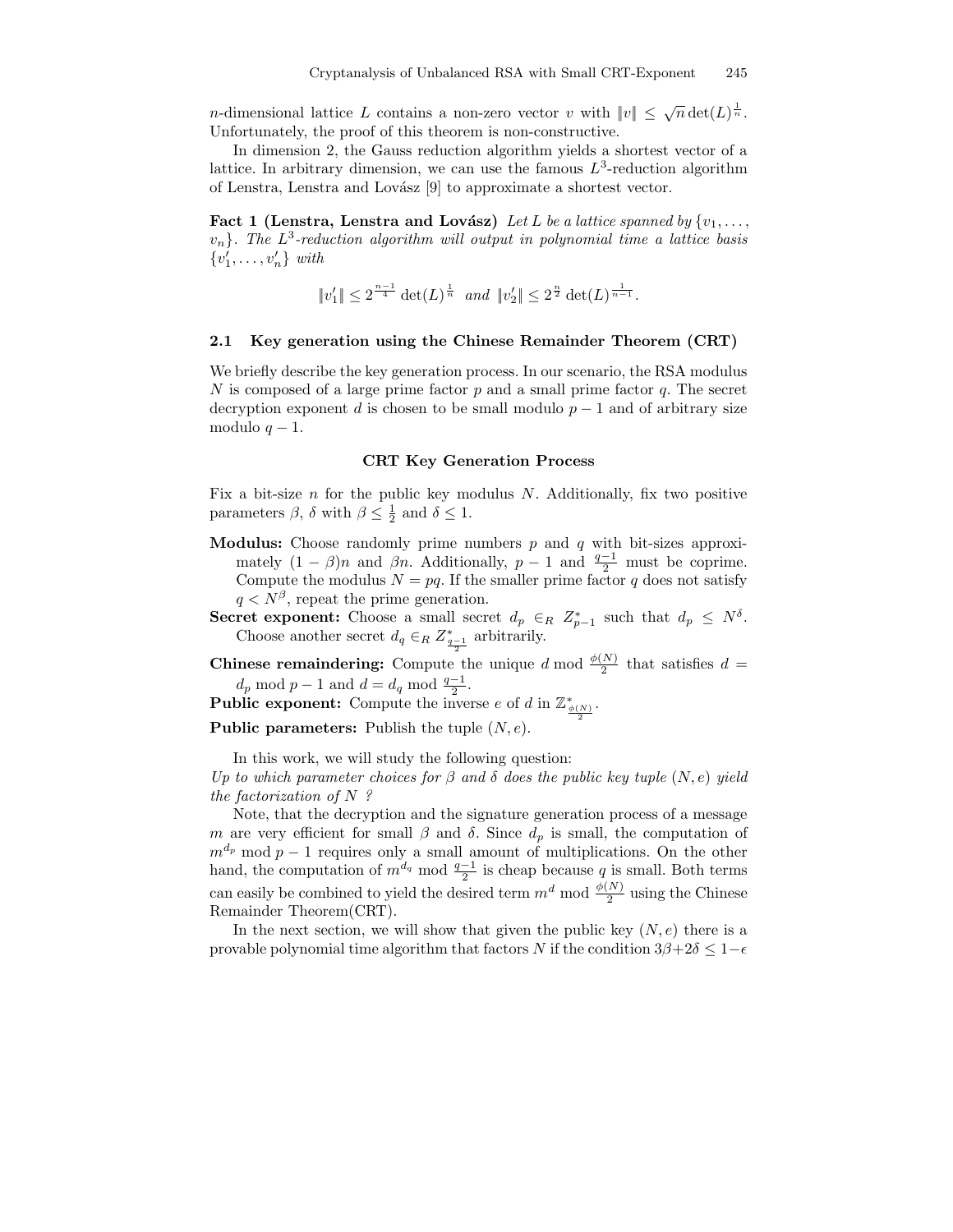holds, where  $\epsilon$  is a small error term. This implies that our method works as long as  $\beta < \frac{1}{3}$ . The smaller  $\beta$  is chosen, the larger  $\delta$  can be in the attack. For  $\beta = 0$ , we obtain  $\delta < \frac{1}{2}$ . Later, we will improve the bound for  $\beta$  up to  $\frac{3-\sqrt{5}}{2} \approx 0.382$ and for  $\delta$  up to 1.

### 3 An approach modulo p

Given a public key  $(N, e)$  that is constructed according to the CRT Key Generation process. We know that

$$
ed_p = 1 \bmod p - 1.
$$

Thus, there is an integer  $k$  such that

$$
ed_p + k(p-1) = 1 \quad \text{over } \mathbb{Z}.
$$
 (1)

We can rewrite this equation as

$$
ed_p - (k+1) = -kp \tag{2}
$$

In the following, we assume that  $q$  does not divide  $k$ . Otherwise, the right hand side of the equation is a multiple of  $N$  and we can obtain much stronger results. This case will be analyzed later.

Equation (2) gives us the polynomial

$$
f_p(x, y) = ex - y
$$

with a root  $(x_0, y_0) = (d_p, k + 1)$  modulo p. By construction, we have  $d_p \leq N^{\delta}$ . Since  $e < \frac{(p-1)(q-1)}{2}$ , we obtain

$$
|k+1| = \left| \frac{ed_p - 2}{p-1} \right| < \frac{ed_p}{p-1} < \frac{q-1}{2} d_p < N^{\beta + \delta}.
$$

Let as define two upper bounds  $X = N^{\delta}$  and  $Y = N^{\beta+\delta}$ . Then, we have a modular bivariate polynomial equation  $f_p$  with a small root  $(x_0, y_0)$  that satisfies  $|x_0| \leq X$  and  $|y_0| \leq Y$ . This modular equation can be turned into an equation over the integers using a theorem of Howgrave-Graham.

**Fact 2 (Howgrave-Graham)** Let  $f(x, y)$  be a polynomial that is a sum of at most  $\omega$  monomial. Suppose  $f(x_0, y_0) = 0 \text{ mod } p^m$  for some positive integer m, where  $|x_0| \leq X$  and  $|y_0| \leq Y$ . If  $||f(xX, yY)|| < \frac{p^m}{\sqrt{\omega}}$ , then  $f(x_0, y_0) = 0$  holds over the integers.

Using our polynomial  $f_p(x, y)$ , we want to construct a polynomial  $f(x, y)$ that satisfies the conditions of Howgrave-Graham's theorem. Since we have to find a small Euclidean norm polynomial  $f(xX, yY)$ , we use lattice reduction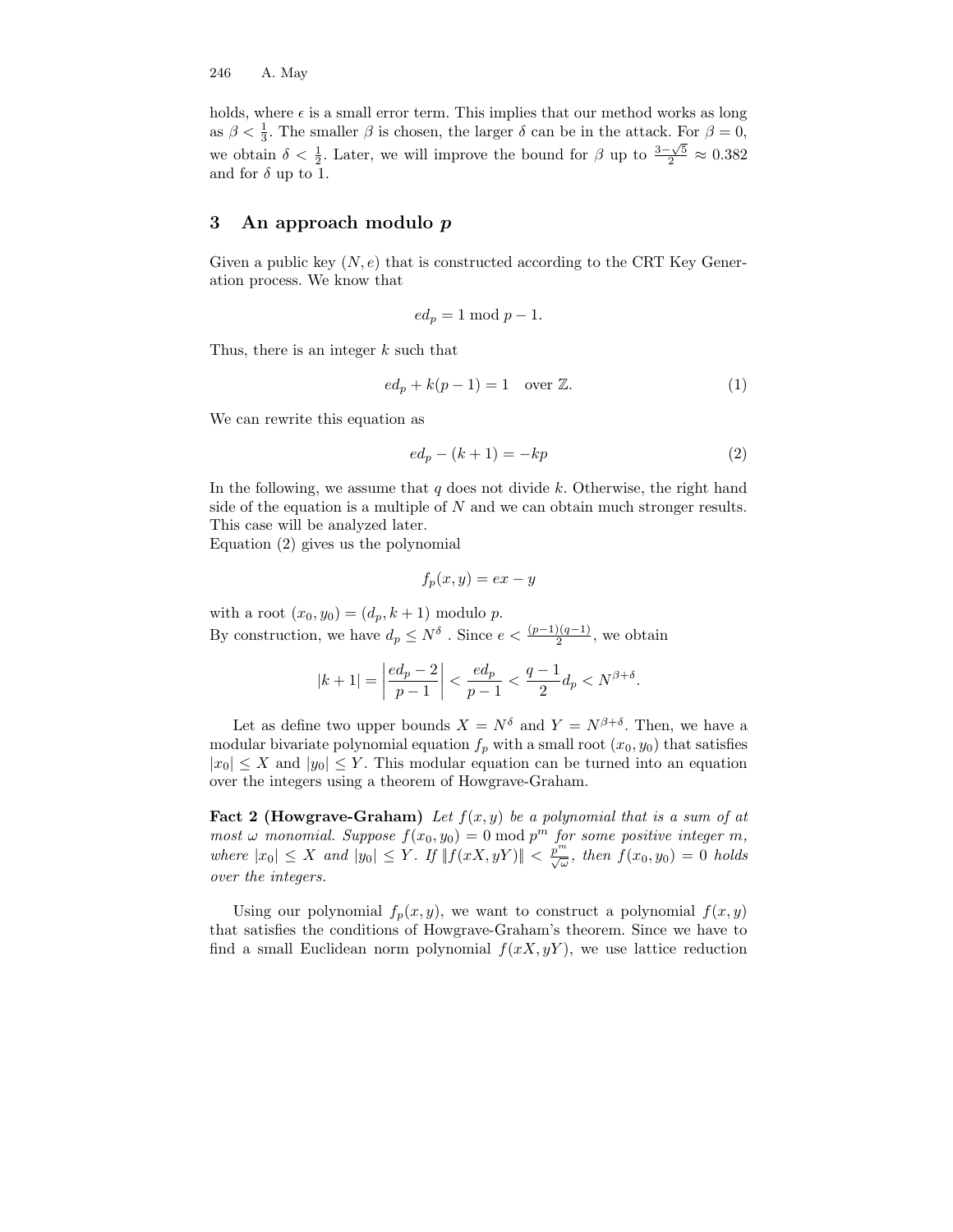methods. Our first approach uses a lattice of dimension 2. In that dimension, the Gauss reduction algorithm finds a shortest vector.

Let m be the integer defined in Fact 2. We choose  $m = 1$ . Next, we use the helper polynomial  $f_0(x) = Nx$  that also has the root  $x_0$  modulo p, since N is a multiple of p. Therefore, every integer linear combination of  $f_0$  and  $f_p$  has the root  $(x_0, y_0)$  modulo p. We construct a lattice  $L_p$  that is spanned by the coefficient vectors of the polynomials  $f_0(xX)$  and  $f_p(xX, yY)$ . These coefficient vectors are the row vectors of the following  $(2 \times 2)$ -lattice basis  $B_p$ :

$$
B_p = \left[\begin{array}{c}NX\\eX&-Y\end{array}\right]
$$

We will now give a condition under which the lattice  $L_p$  has a vector v with norm smaller than  $\frac{p}{\sqrt{2}}$ . This vector v can then be transformed into a polynomial  $f(x, y)$  satisfying Fact 2.

**Lemma 3** Let  $X = N^{\delta}$  and  $Y = N^{\beta+\delta}$  with

$$
3\beta + 2\delta \le 1 - \log_N(4).
$$

Then  $L_p$  has a smallest vector v with  $||v|| < \frac{p}{\sqrt{2}}$ .

**Proof:** By Minkowski's Theorem,  $L_p$  must contain a vector v with  $||v|| \le$  $\sqrt{2 \det(L_p)}$ . Thus, v has norm smaller than  $\frac{p}{\sqrt{2}}$  if the condition

$$
\sqrt{2\det(L_p)}<\frac{p}{\sqrt{2}}
$$

holds.

We have  $\det(L_p) = NXY$ . This implies  $NXY < \frac{p^2}{4}$  $\frac{p}{4}$ .

By the CRT Key Generation Process, we know  $p > N^{1-\beta}$ . On the other hand, we have  $X = N^{\delta}$  and  $Y = N^{\beta+\delta}$ .

Hence, we obtain

$$
N^{1+\beta+2\delta} \le \frac{1}{4}N^{2-2\beta} < \frac{p^2}{4}.
$$

 $\Box$ This implies the condition  $3\beta + 2\delta \leq 1 - \log_N(4)$  and the claim follows.

Using Lemma 3, we obtain for every fixed  $\epsilon > 0$  the condition  $3\beta + 2\delta \leq 1 - \epsilon$ for suitably large moduli N.

Assume we have found a vector v in  $L_p$  with norm smaller than  $\frac{p}{\sqrt{2}}$  by lattice reduction. Let v be the coefficient vector of the polynomial  $f(xX, yY)$ . Applying Fact 2, we know that  $f(x, y)$  has a root  $(x_0, y_0) = (d_p, k+1)$  over the integers. The next theorem shows that the root  $(x_0, y_0)$  can easily be determined.

**Lemma 4** Let  $v = (c_0, c_1) \cdot B_p$  be a shortest vector in  $L_p$  with  $||v|| < \frac{p}{\sqrt{2}}$ . Then  $|c_0| = k$  and  $|c_1| = qd_p$ .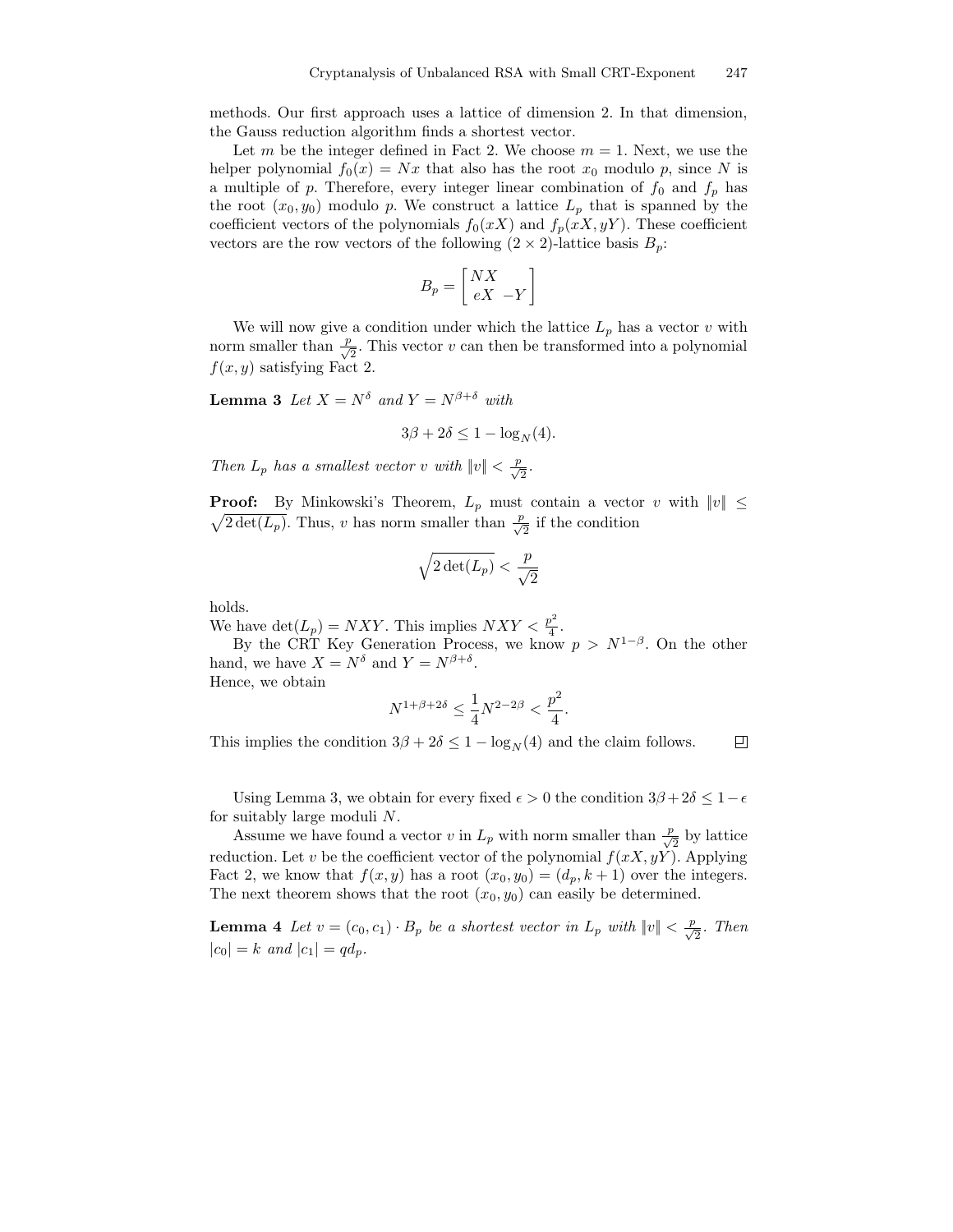**Proof:** We have  $v = c_0(NX, 0) + c_1(eX, -Y)$ . Define the polynomial  $f(xX, yY)$ that has the coefficient vector v. By construction,  $||f(xX, yY)|| < \frac{p}{\sqrt{2}}$  and we can apply Fact 2.

Therefore, the polynomial

$$
f(x,y) = c_0 N x + c_1 (e x - y)
$$

has the root  $(x_0, y_0)$  over Z. Plugging  $(x_0, y_0)$  into the equation yields

$$
c_0 N x_0 = -c_1 (e x_0 - y_0).
$$

We know that  $(x_0, y_0) = (d_p, k+1)$ . That leads to

$$
c_0 N d_p = -c_1 (e d_p - (k+1)).
$$

Using equation  $(2)$  and dividing by p gives us

$$
c_0 q d_p = c_1 k.
$$

Since we assumed that q does not divide k, we have  $gcd(qd_p, k) = gcd(d_p, k)$ . Now, let us look at equation (1). Every integer that divides both  $d_p$  and k must also divide 1. Hence,  $gcd(d_p, k) = 1$ .

Thus, we obtain

$$
c_0 = ak \quad \text{and} \quad c_1 = aq d_p
$$

for some integer a. But v is a shortest vector in  $L_p$ . Therefore, we must have  $|a| = 1$  and the claim follows. 囙

Summing up the results gives us the following theorem.

**Theorem 5** Given an RSA public key tuple  $(N, e)$  with  $N = pq$  and secret exponent d. Let  $q < N^{\beta}$ ,  $d_p \le N^{\delta}$  and

$$
3\beta + 2\delta \le 1 - \log_N(4).
$$

Then N can be factored in time  $O(\log^2(N)).$ 

**Proof:** Construct the lattice basis  $B_p$  and find a shortest vector  $v = (c_0, c_1) \cdot B_p$ using Gauss reduction. Compute  $gcd(N, c_1) = q$ . The total running time for Gauss reduction and greatest common divisor computation is  $O(\log^2(N))$ . 回

In the previous analysis, we made the assumption that  $q$  does not divide  $k$ . If we are in the very unlikely case that  $k = qr$  for some  $r \in \mathbb{Z}$ , then we obtain analogous to the reasoning before the following stronger result.

**Theorem 6** Given an RSA public key tuple  $(N, e)$  with  $N = pq$  and secret exponent d. Let  $q < N^{\beta}$ ,  $d_p \le N^{\delta}$ ,

$$
k = qr \ and \ \beta + 2\delta \le 1 - \log_N(4).
$$

Then N can be factored in time  $O(\log^2(N)).$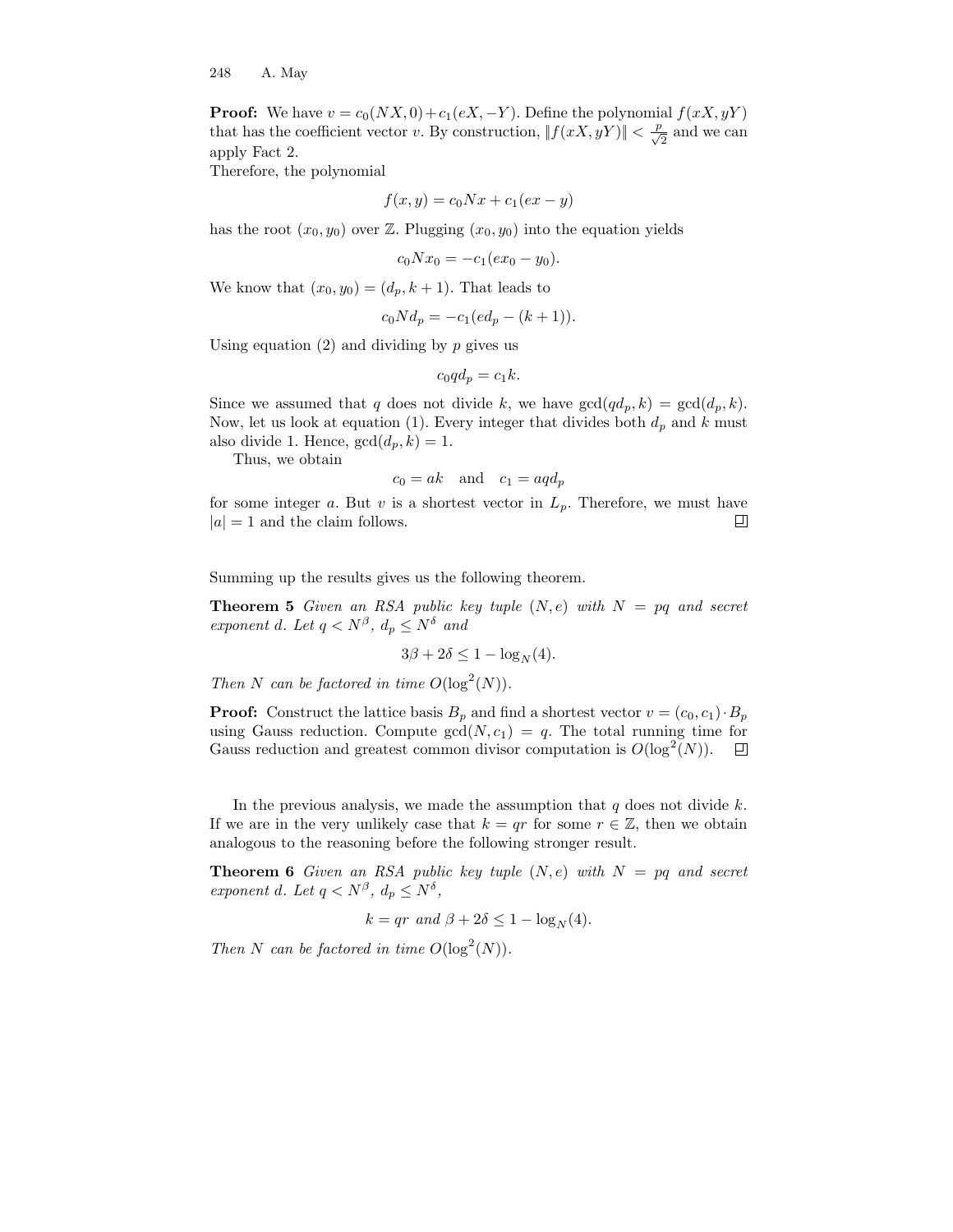**Proof:** The polynomial  $f_p(x, y) = ex - y$  has the root  $(x_0, y_0) = (d_p, k+1)$  not just modulo  $p$  but also modulo  $N$ . Thus, we can use the modulus  $N$  in Fact 2. Analogous to Lemma 3, we conclude that  $L_p$  has a shortest vector v with norm smaller than  $\frac{N}{\sqrt{2}}$  $\frac{1}{2}$  as long as the condition  $\beta + 2\delta \leq 1 - \log_4(N)$  holds. Following the proof of Lemma 4, we see that  $v = (c_0, c_1) \cdot B_p$  with  $|c_0| = r$  and  $|c_1| = d_p$ . Since  $\frac{1-e d_p}{r} = q(p-1)$  by equation (1), the computation gcd( $\frac{1-e d_p}{r}$ , N) =  $\frac{q}{r}$ reveals the factorization.

Interestingly, choosing  $\beta = \frac{1}{2}$  in Theorem 6 gives us the bound  $\delta \leq \frac{1}{4}$  $\log_N(4)$ . This is similar to Wiener's bound in the attack on low secret exponent RSA [17]. In fact, one can prove the results of Wiener and Verheul, Tilborg [16] in terms of lattice theory in the same manner. We briefly sketch how to obtain their results in a simpler fashion.

Verheul and Tilborg studied the case where they guess high order bits of p. Assume we know  $\tilde{p}$  with  $|p - \tilde{p}| \leq N^{\frac{1}{2} - \gamma}$  and by calculating  $\tilde{q} = \frac{N}{\tilde{p}}$  we know an approximation of q with accuracy  $N^{\frac{1}{2}-\gamma}$  as well. The RSA-equation  $ed + k(N + 1 - p - q) - 1 = 0$  gives us a polynomial  $f_{N'}(x, y) = ex - y$  with root  $(x'_0, y'_0) = (d, k(p - \tilde{p} + q - \tilde{q}) + 1)$  modulo  $N + 1 - \tilde{p} - \tilde{q}$ . We have  $|x'_0| \leq N^{\delta}$ and  $|y'_0| \leq N^{\delta + \frac{1}{2} - \gamma}$ . Working through the arithmetic, this gives us the condition  $\delta \leq \frac{1}{4} + \frac{\gamma}{2} - \epsilon$ , where  $\epsilon$  is a small error term. Wiener's result follows as the special case where  $\gamma = 0$ .

## 4 Improving the bound to  $\beta < N^{0.382}$

Using Theorem 5, our approach with the two-dimensional lattice  $L_p$  only works provided that  $\beta < \frac{1}{3}$ . In this section, we use lattices of larger dimension to make our method work for less unbalanced moduli. We are able to improve the bound up to  $\beta < \frac{3-\sqrt{5}}{2} \approx 0.382$ .

In section 3, we used Fact 2 with the parameter choice  $m = 1$ . Now, we generalize the method for arbitrary m.

We define the x-shifted polynomials

$$
g_{m,i,j}(x,y) = N^{\max(0,m-j)} x^i f_p^j(x,y),
$$

where  $f_p$  is defined as in section 3. Note, that every integer linear combination of polynomials  $g_{m,i,j}$  has the zero  $(x_0, y_0) = (d_p, k+1)$  modulo  $p^m$ .

We fix a lattice dimension n. Next, we build a lattice  $L_p(n)$  of dimension n using as basis vectors the coefficient vectors of  $g_{m,i,j}(xX, yY)$  for  $j = 0...n - 1$ and  $i = n - j - 1$ . The parameter m is a function of n and must be optimized.

For example, take  $n = 4$  and  $m = 2$ . The lattice  $L_p(n)$  is spanned by the row vectors of the following  $(4 \times 4)$ -matrix

$$
B_p(4) = \begin{bmatrix} N^2 X^3 & -NX^2 Y \\ e^2 X^3 & -2eX^2 Y & XY^2 \\ e^3 X^3 & -3e^2 X^2 Y & 3eXY^2 - Y^3 \end{bmatrix}.
$$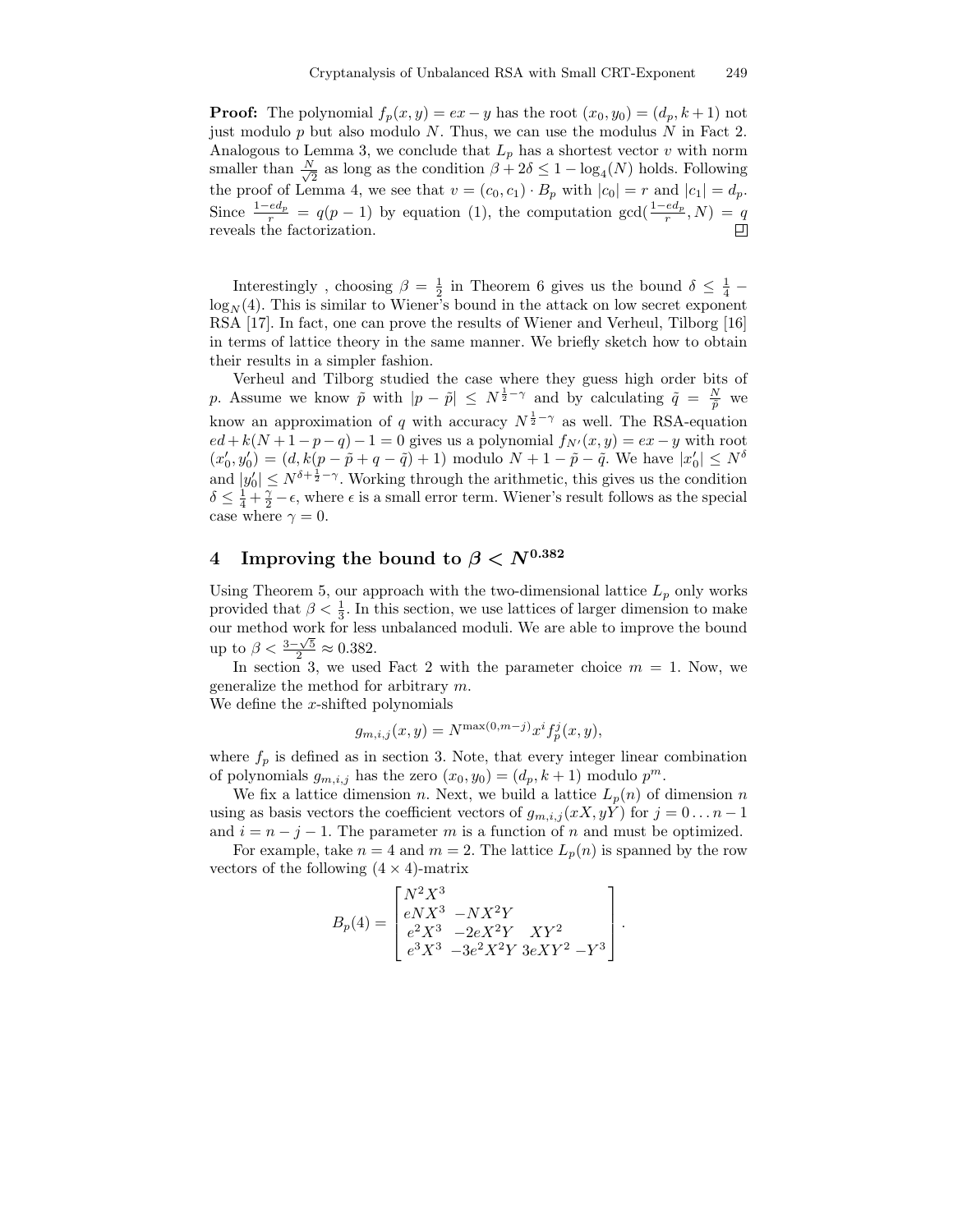Note, that the lattice  $L_p$  of section 3 is equal to  $L_p(2)$ .

To apply Fact 2, we need a coefficient vector v with norm smaller than  $\frac{p^m}{\sqrt{n}}$ . The following Lemma gives us a condition for finding such a vector.

**Lemma 7** For every fixed  $\epsilon > 0$ , there are parameters n and N<sub>0</sub> such that for every  $N \ge N_0$  the following holds: Let  $X = \frac{n+1}{2}N^{\delta}$  and  $Y = \frac{n+1}{2}N^{\beta+\delta}$  with

$$
3\beta - \beta^2 + 2\delta \le 1 - \epsilon.
$$

Then using the  $L^3$ -reduction algorithm, we can find a vector v in  $L_p(n)$  with norm smaller than  $\frac{p^m}{\sqrt{n}}$ , where m is a function of n.

Proof: An easy computation shows that

$$
\det(L_p(n)) = N^{\frac{m(m+1)}{2}} (XY)^{\frac{n(n-1)}{2}} = \left(\frac{n+1}{2}\right)^{n(n-1)} N^{\frac{m(m+1)}{2} + (2\delta + \beta)\frac{n(n-1)}{2}}
$$

for  $m < n$ . By Fact 1, the  $L^3$ -algorithm will find a vector v in  $L_p(n)$  with

$$
||v|| \leq 2^{\frac{n-1}{4}} \det(L_p(n))^{\frac{1}{n}}.
$$

Using  $p > N^{1-\beta}$ , we must have

$$
2^{\frac{n-1}{4}}\det(L_p(n))^{\frac{1}{n}} \leq \frac{N^{(1-\beta)m}}{\sqrt{n}}.
$$

We plug in the value for  $\det(L_p(n))$  and obtain the inequality

$$
N^{\frac{m(m+1)}{2} + (2\delta + \beta)\frac{n(n-1)}{2}} \le cN^{(1-\beta)mn},
$$

where the factor  $c = \left( \left(2^{-\frac{3}{4}}(n+1)\right)^{n-1}\sqrt{n}\right)^{-n}$  does not depend on N. Thus, c contributes to the error term  $\epsilon$  and will be neglected in the following.

We obtain the condition

$$
\frac{m(m+1)}{2} + (2\delta + \beta)\frac{n(n-1)}{2} - (1-\beta)mn \le 0.
$$

Using straightforward arithmetic to minimize the left hand side, one obtains that  $m = (1 - \beta)n$  is asymptotically optimal for  $n \to \infty$ . Again doing some calculations, we finally end up with the desired condition  $3\beta - \beta^2 + 2\delta \le 1$ .

Now, we can use the above Lemma 7 in combination with Fact 2 to construct a bivariate polynomial  $f(x, y)$  of degree n with at most n monomials and root  $(x_0, y_0)$ . The problem is how to extract the root  $(x_0, y_0)$ .

Analogous to Lemma 4, one can show for a vector  $v = (c_1, c_2, \ldots, c_n) \cdot B_p(n)$ with norm smaller than  $\frac{p^m}{\sqrt{n}}$  that k divides  $c_1$  and  $d_p$  divides  $c_n$ . But we may not be able to find these factors  $k$  and  $d_p$  easily.

Therefore, we use another method to obtain the root. This is described in the following Lemma.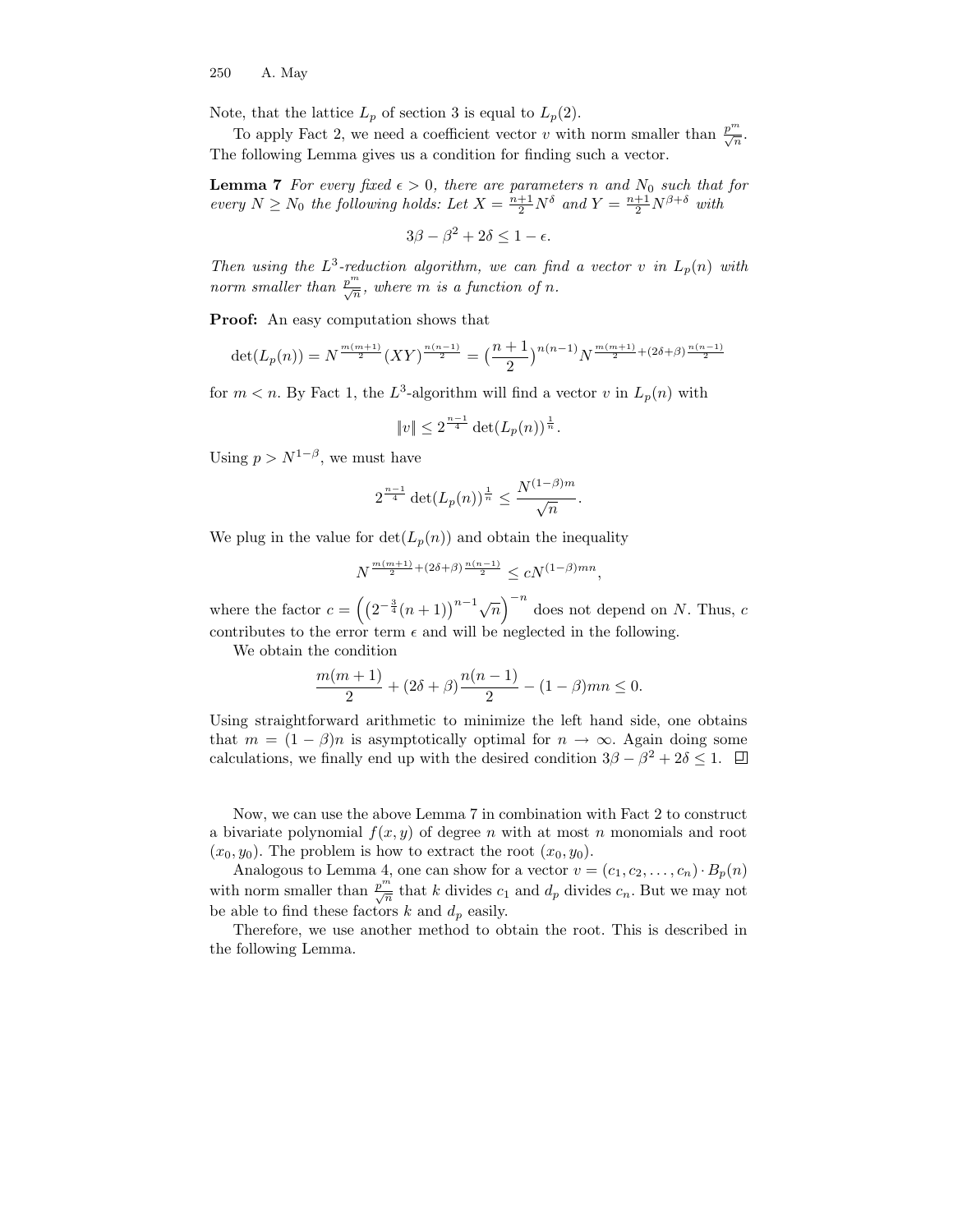**Lemma 8** Let  $X = \frac{n+1}{2}N^{\delta}$  and  $Y = \frac{n+1}{2}N^{\beta+\delta}$ . Let  $f_p(x, y) = ex - y$  be a polynomial with root  $(x_0, y_0)$  modulo p that satisfies  $|x_0| \leq N^{\delta}$ ,  $|y_0| \leq N^{\beta+\delta}$ . Let v be a vector in  $L_p(n)$  with norm smaller than  $\frac{p^m}{\sqrt{n}}$ , where v is the coefficient vector of a polynomial  $f(xX, yY)$ . Then, the polynomial  $p(x, y) = y_0x - x_0y$  $\mathbb{Z}[x, y]$  must divide  $f(x, y)$ . We can find p by factoring f over  $\mathbb{Z}[x, y]$ .

**Proof:** The point  $(x_0, y_0)$  is a root of  $f_p$ . For every integer a, the point  $(ax_0, ay_0)$ is also a root of  $f_p$ . Every root  $(ax_0, ay_0)$  with  $|a| \leq \frac{n+1}{2}$  satisfies the conditions  $|ax_0| \leq X$  and  $|ay_0| \leq Y$  of Fact 2. These are at least  $n+1$  roots. According to Fact 2, f must contain these roots over  $\mathbb{Z}$ .

But these roots lie on the line  $y = \frac{y_0}{x_0}x$  through the origin. Hence, they are also roots of the polynomial  $p(x, y) = y_0 x - x_0 y \in \mathbb{Z}[x, y]$ . Note, that p is an irreducible polynomial of degree 1 and  $f$  is a polynomial of degree  $n$ . Using the Theorem of Bézout (see [12], page 20), either  $p$  and  $f$  share at most n points or p must divide f. But we know  $n + 1$  common points of p and f. Thus, the polynomial p must divide f. Since  $p$  is irreducible, we can find an integer multiple  $p' = (by_0)x - (bx_0)y$  of p by factoring f over  $\mathbb{Z}[x, y]$ . Note that  $gcd(x_0, y_0) = 1$  since by equation (2) we know that  $gcd(d_p, k + 1)$  must divide kp, but  $gcd(d_p, kp) = gcd(d_p, k) = 1$ . Hence, we obtain p by computing  $p = \frac{p'}{\gcd(bu)}$ . 回  $\gcd(by_0,bx_0)$ 

Summarizing the results in this section, we obtain the following theorem.

**Theorem 9** Given an RSA public key tuple  $(N, e)$  with  $N = pq$  and secret exponent d. Let  $q \langle N^{\beta}, \delta \leq N^{\delta} \rangle$  and

$$
3\beta - \beta^2 + 2\delta \le 1 - \epsilon,
$$

where  $\epsilon > 0$  is arbitrary small for N suitably large. Then in deterministic time polynomial in  $log(N)$ , we can find the factorization of N.

**Proof:** Construct the lattice basis  $B_p(n)$  according to Lemma 7 and find a short vector v with norm smaller than  $||v|| < \frac{p^m}{\sqrt{n}}$  using the L<sup>3</sup>-reduction algorithm. Find the polynomial  $p(x, y) = y_0 x - x_0 y$  using Lemma 8 which gives us  $(x_0, y_0) =$  $(d_p, k + 1).$ 

It is known that the factorization of the polynomial  $f(x, y) \in \mathbb{Z}[x, y]$  in Lemma 8 can be done in deterministic time polynomial in  $log(N)$ . Note that the coefficients of  $f(x, y)$  must be of bit-size polynomial in  $log(p)$  since the coefficient vector of  $f(xX, yY)$  has norm smaller than  $\frac{p^m}{\sqrt{n}}$ .

We may assume that we are in the case that  $k$  does not divide  $q$  in equation (2). Otherwise Theorem 6 proves the claim. Hence  $f(x_0, y_0) = -kp$  and  $gcd(f(x_0, y_0), N) = p$  yields the factorization of N.  $gcd(f(x_0, y_0), N) = p$  yields the factorization of N.

In practice, the factorization of polynomials over  $\mathbb{Z}[x, y]$  is very fast. Thus, our method is practical even for large n.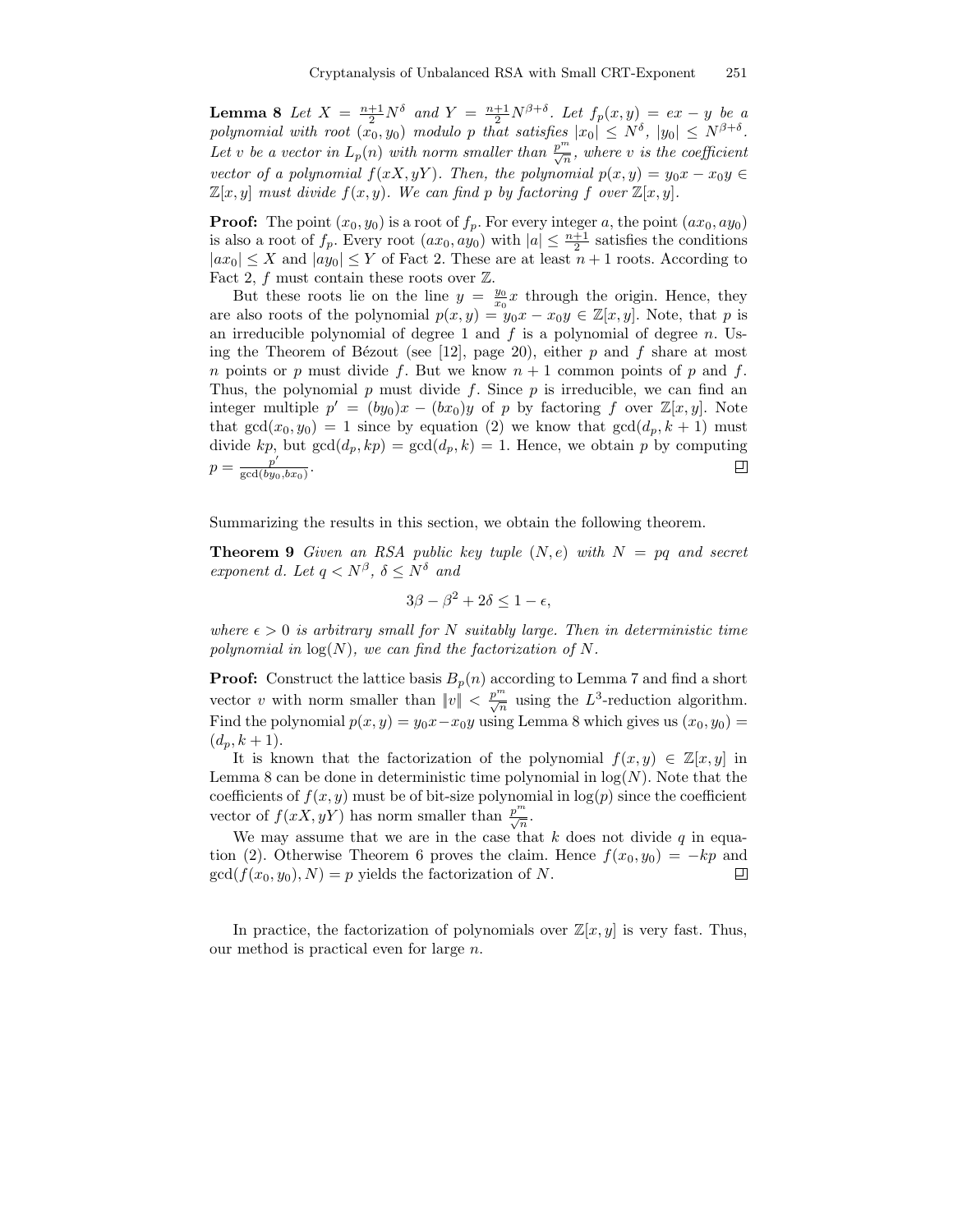#### 5 An approach modulo e

Throughout this section, we assume that e is of the same order of magnitude as N. The results in this section as well as the results in section 3 and 4 can be easily generalized to arbitrary exponents e.

Analogous to the works [3, 17] dealing with small secret exponent RSA, the smaller the exponent  $e$  is the better our methods work. On the other hand, one can completely counteract the attacks by adding to e a suitably large multiple of  $\phi(N)$ . We will give a detailed analysis of this in the full version of the paper.

Let us look again at equation (1) and rewrite it as

$$
(k+1)(p-1) - p = -ed_p.
$$

Multiplying with  $q$  yields

$$
(k+1)(N-q) - N = -ed_p q
$$

This gives as the polynomial

$$
f_e(y, z) = y(N - z) - N
$$

with a root  $(y_0, z_0) = (k + 1, q)$  modulo e.

Let us define the upper bounds  $Y = N^{\beta+\delta}$  and  $Z = N^{\beta}$ . Note, that  $|y_0| \leq Y$ and  $|z_0| \leq Z$ . Analogous to section 3, we can define a three-dimensional lattice  $L_e$  that is spanned by the row vectors of the  $(3 \times 3)$ -matrix

$$
B_e = \begin{bmatrix} e \\ eY \\ -N \; NY - YZ \end{bmatrix}.
$$

Using a similar argumentation as in section 3, one can find a vector  $v \in L_e$  with norm smaller than the bound  $\frac{e}{\sqrt{3}}$  of Fact 2 provided that  $3\beta + 2\delta \leq 1 - \epsilon$ . Hence as before, this approach does not work if  $\beta \geq \frac{1}{3}$  or  $\delta \geq \frac{1}{2}$ . In section 4, we used x-shifted polynomials to improve the bound for  $\beta$ . Now, z-shifted polynomials will help us to improve the bound for  $\delta$  up to  $\delta$  < 1.

Fix the parameter  $m$ . Let us define the *y*-shifted polynomials

$$
g_{i,j}(y,z) = e^{m-i}y^j f_e^i(y,z)
$$

and the z-shifted polynomials

$$
h_{i,j}(y,z) = e^{m-i}z^j f_e^i(y,z).
$$

All these polynomials have the common root  $(y_0, z_0)$  modulo  $e^m$ . Thus, every integer linear combination of these polynomials also has the root  $(y_0, z_0)$ .

We build a lattice  $L_e(m)$  that is defined by the span of the coefficient vectors of the y-shifted polynomials  $g_{i,j}(yY, zZ)$  and  $h_{i,j}(yY, zZ)$  for certain parameters i, j. We take the coefficient vectors of  $g_{i,j}$  for all non-negative i, j with  $i+j \leq m$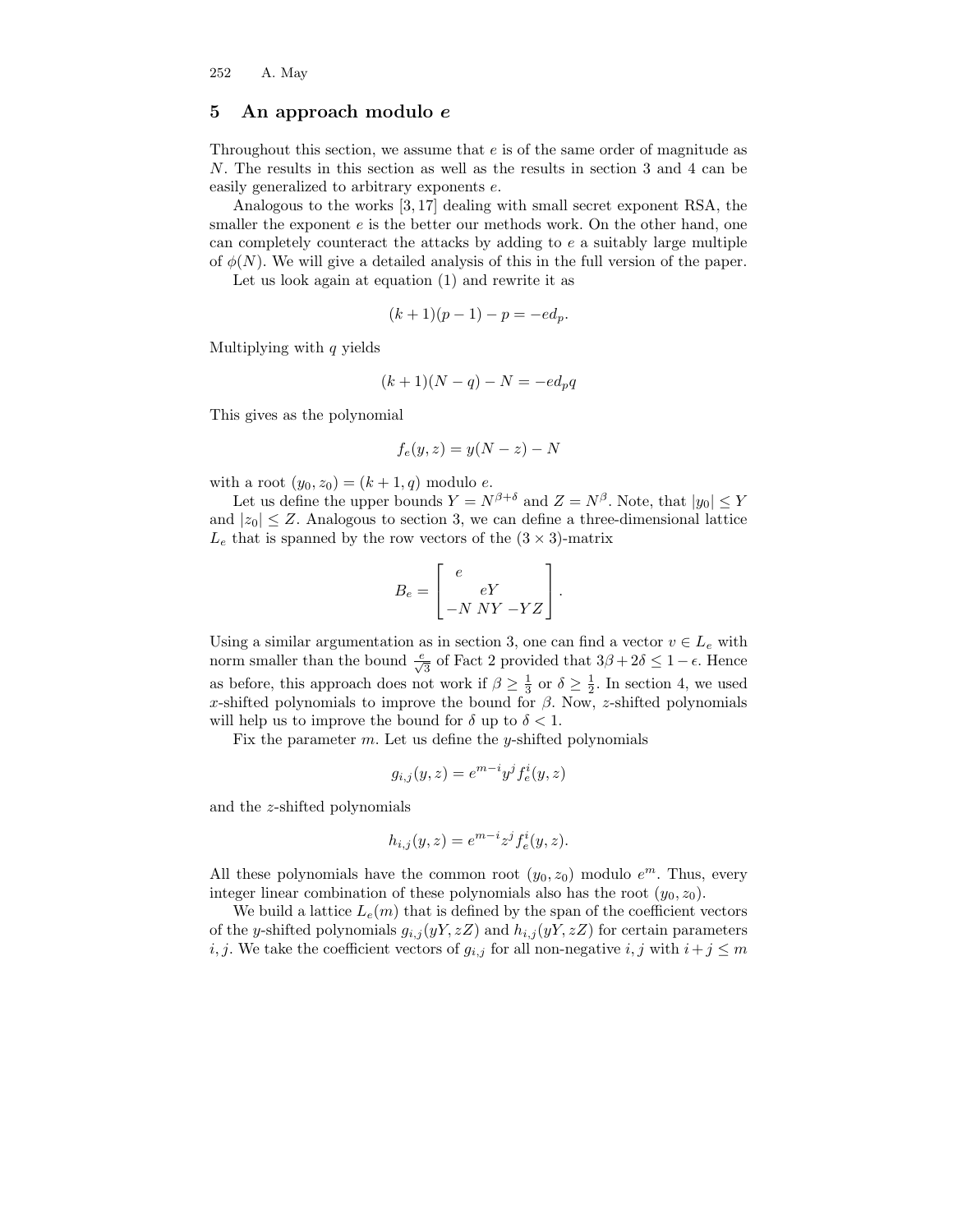and the coefficient vectors  $h_{i,j}$  for  $i = 0...m$  and  $j = 1...t$  for some t. The parameter  $t$  has to be optimized as a function of  $m$ .

For example, choose  $m = 2$  and  $t = 1$ . We take the coefficient vectors of  $g_{0,0}$ ,  $g_{0,1}, g_{1,0}, g_{0,2}, g_{1,1}, g_{2,0}$  and the coefficient vectors of  $h_{0,1}, h_{1,1}, h_{2,1}$  to build the lattice basis  $B_e(2)$ :

 e 2 e 2Y −eN eNY −eY Z e 2Y 2 <sup>−</sup>eNY eN<sup>2</sup><sup>Y</sup> <sup>2</sup> <sup>−</sup>eY <sup>2</sup><sup>Z</sup> <sup>N</sup><sup>2</sup> <sup>−</sup>2N<sup>2</sup><sup>Y</sup> <sup>2</sup>NY <sup>Z</sup> <sup>N</sup><sup>2</sup><sup>Y</sup> <sup>2</sup> <sup>−</sup>2NY <sup>2</sup>Z Y <sup>2</sup>Z 2 e <sup>2</sup>Z eNY Z −eNZ −eY Z 2 <sup>−</sup>2N<sup>2</sup><sup>Y</sup> <sup>Z</sup> <sup>N</sup><sup>2</sup><sup>Y</sup> <sup>2</sup><sup>Z</sup> <sup>−</sup>2NY <sup>2</sup>Z <sup>2</sup> N<sup>2</sup>Z 2NY Z <sup>2</sup> Y <sup>2</sup>Z 3 

The row vectors of  $B_e(2)$  span the lattice  $L_e(2)$ .

In order to apply Fact 2, we need a vector in  $L_e(m)$  with norm smaller than  $\frac{e^m}{\sqrt{\dim L_e(m)}}$ . The following lemma gives us a condition under which we can find such a vector.

**Lemma 10** For every constant  $\epsilon > 0$  there exist m, N<sub>0</sub> such that for every  $N \geq N_0$  the following holds: Let  $Y = N^{\beta+\delta}$ ,  $Z = N^{\beta}$  with

$$
\frac{5}{3}\beta + \frac{2}{3}\sqrt{3\beta - 5\beta^2} + \delta \le 1 - \epsilon,
$$

where  $\epsilon$  is arbitrary small for N suitably large. Then we can find a vector v in  $L_e(m)$  with norm smaller than  $\frac{e^m}{\sqrt{\dim L_e(m)}}$  using the  $L^3$ -algorithm.

Proof: A straightforward computation shows that

det  $L_e(m) = (eY)^{\frac{1}{6}(2m^3 + (6+3t)m^2 + (4+3t)m)} Z^{\frac{1}{6}(m^3 + (3+6t)m^2 + (2+9t+3t^2)m + 3t + 3t^2)}$ .

Let  $t = \tau m$  and  $e = N^{1-o(1)}$ . Using  $Y = N^{\beta+\delta}$  and  $Z = N^{\beta}$ , we obtain

$$
\det L_e(m) = N^{\frac{1}{6}m^3((1+\beta+\delta)(2+3\tau)+\beta(1+6\tau+3\tau^2)+o(1))}.
$$

Analogous to the reasoning in Lemma 7, we obtain the condition

$$
\det L_e(m) < cN^{(1-o(1))m \dim L_e(m)},
$$

where c does not depend on N and contributes to the error term  $\epsilon$ . An easy calculation shows that  $\dim(L) = \frac{(m+1)(m+2)}{2} + t(m+1)$ . We plug in the value for det  $L_e(m)$  and dim  $L_e(m)$ . Neglecting all low order terms yields the condition

$$
3\beta(\tau^2 + 3\tau + 1) + \delta(3\tau + 2) - 3\tau - 1 < 0
$$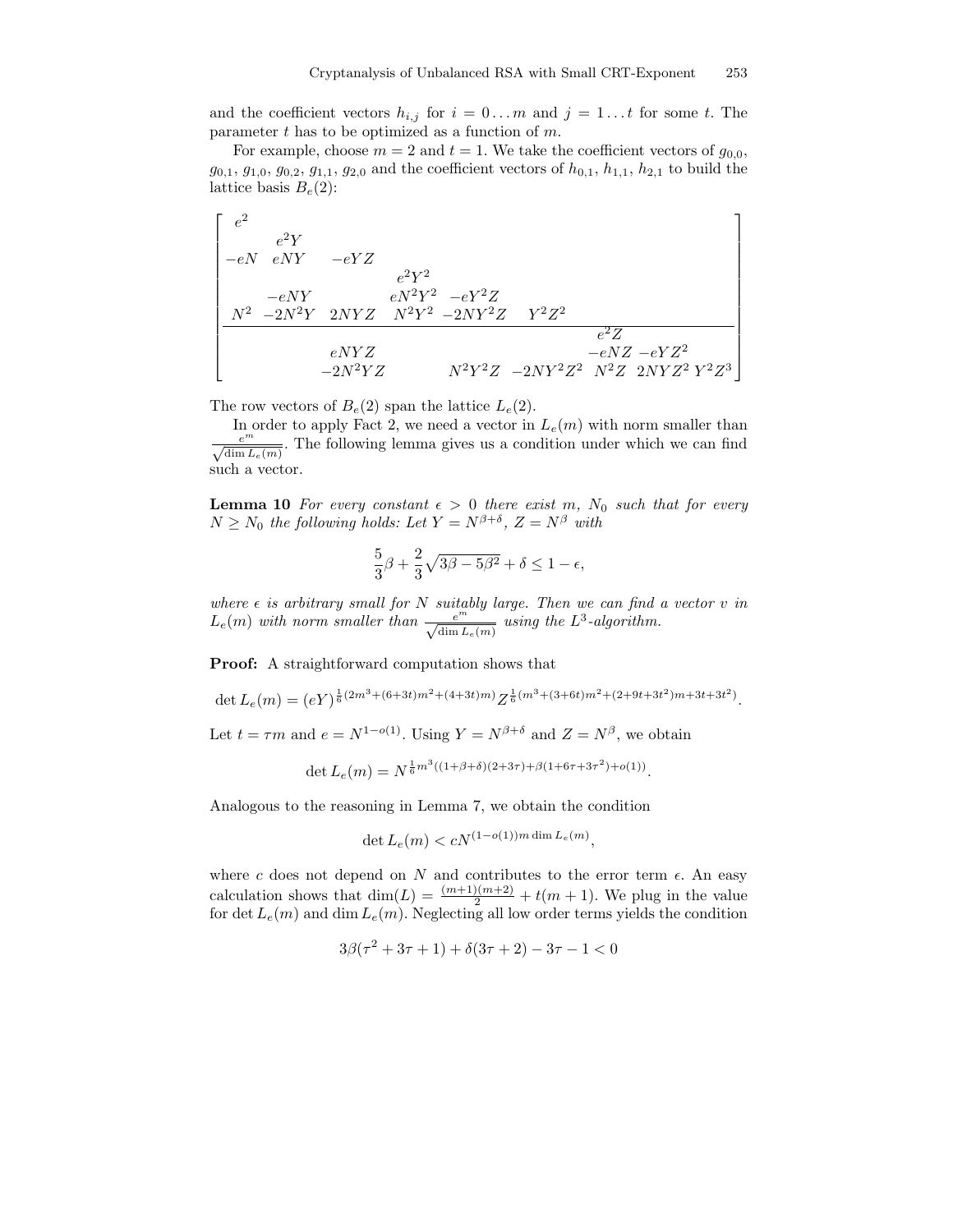for  $m \to \infty$ . Using elementary calculus to minimize the left hand side, we obtain an optimal choice for the value  $\tau = \frac{1-3\beta-\delta}{2\beta}$ . Plugging this value in, we finally end up with the condition  $\frac{5}{3}\beta + \frac{2}{3}\sqrt{3\beta - 5\beta^2} + \delta \le 1$ .

Using Lemma 10, we can again apply Fact 2 and obtain a polynomial  $f(y, z)$ with root  $(y_0, z_0)$  over  $\mathbb{Z}$ . But in contrast to the previous sections, we are not able to give a rigorous method to extract this root. Instead, we follow a heuristic approach due to Coppersmith [4]. Using the bounds of Fact 1 and a slightly different error term  $\epsilon$  in Lemma 10, the  $L^3$ -algorithm must find a second vector that is short enough. This gives us another polynomial  $g(y, z)$  with the same root  $(y_0, z_0)$  over  $\mathbb{Z}$ .

We take the resultant of  $f$  and  $g$  with respect to  $y$ . The resultant is a polynomial in z that can be solved by standard root finding algorithms. This gives as the unknown  $z_0 = q$  and with it the factorization of N. Unfortunately, we cannot prove that the resultant is not the zero polynomial. It may happen that f and g share a non-trivial greatest common divisor. In this case, the resultant vanishes.

We carried out several experiments. If both  $y$ -shifted and  $z$ -shifted polynomials were used, we did not find any example where the resultant vanished. Thus although we cannot state the result as a theorem due to the gap in theory, the method works very well in practice. In fact, there are many results in cryptanalysis that rely on this heuristic, this includes among others [1, 3, 5, 8].

One can improve the shape of the curve for the approach modulo e slightly by using only a certain subset of the z-shifted polynomials. This approach leads to non-triangular lattice bases. We will analyze this in the full version of the paper.

We do not know if our lattice based approach yields the optimal bound. But there is a heuristic argument that gives us an upper bound for our method when using the polynomial  $f_e(y, z)$ .

Assume that the function  $h(y, z) = y(N - z) \text{ mod } e$  takes on random values in  $\mathbb{Z}_e$  for  $|y| \leq Y$  and  $|z| \leq Z$ . Every tuple  $(y, z)$  with  $h(y, z) = N \text{ mod } e$  is a root of  $f_e$ . The expected number of those tuples is  $\Omega(\frac{YZ}{e}) = \Omega(N^{2\beta + \delta - 1})$ . As soon as  $2\beta + \delta - 1$  is larger than some positive fixed constant, the number of small roots satisfying  $f_e$  is exponentially in  $log(N)$ . All of these roots fulfill the criterion in Fact 2. But we require that  $f(y, z)$  has a unique root over the integers in order to extract this root by resultant computation.

Thus heuristically, we cannot expect to obtain a bound better than  $2\beta + \delta \leq 1$ using the polynomial  $f_e$ .

It is an open problem if one can really reach this bound.

#### 6 Comparison of the methods

We compare the methods introduced in section 4 and section 5. In the figure below, we plotted the maximal  $\delta$  as a function of  $\beta$  for which our two approaches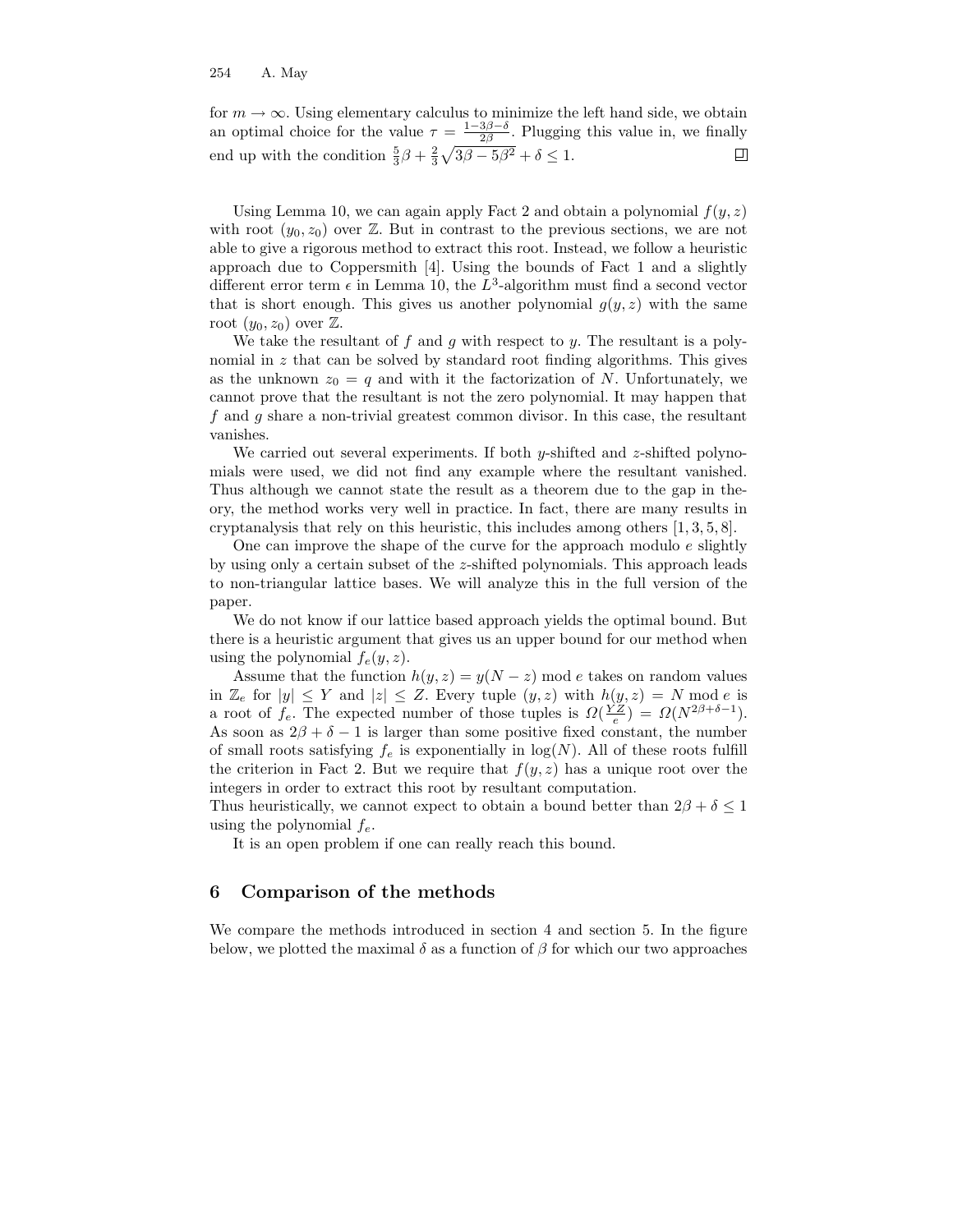succeed. The method modulo p is represented by the dotted line  $\delta = \frac{1}{2} - \frac{3}{2}\beta + \frac{1}{2}\beta^2$ resulting from Theorem 9. The approach modulo e gives as the curve  $\delta = 1 \frac{5}{3}\beta - \frac{2}{3}\sqrt{3\beta - 5\beta^2}$  by Lemma 10. The points below the curves are the feasible region of parameter choices for our attacks. We see that our method modulo  $\boldsymbol{e}$ yields better results for small  $\beta$ . The breaking point is approximately  $\beta = 0.23$ .



Fig. 1. Comparison of the two methods

One might we tempted to combine the two approaches and use the polynomials  $ez \cdot f_p(x, y)$  and  $N \cdot f_e(y, z)$  in a single lattice basis (i.e. working modulo  $eN$ ). However, such a lattice will always contain an extremely short coefficient vector corresponding to the polynomial  $f(x, y, z) = e x z + y(N - z) - z$  over Z. But this polynomial can be obtained by multiplying equation  $(1)$  with q and does not help us any further. It is an open problem if there is a successful way how to combine the methods.

### 7 Acknowledgement

I want to thank Johannes Blömer for many helpful discussions.

### References

- 1. D. Bleichenbacher, "On the Security of the KMOV public key cryptosystem", Proc. of Crypto '97
- 2. D. Boneh, "Twenty years of attacks on the RSA cryptosystem", Notices of the AMS, 1999